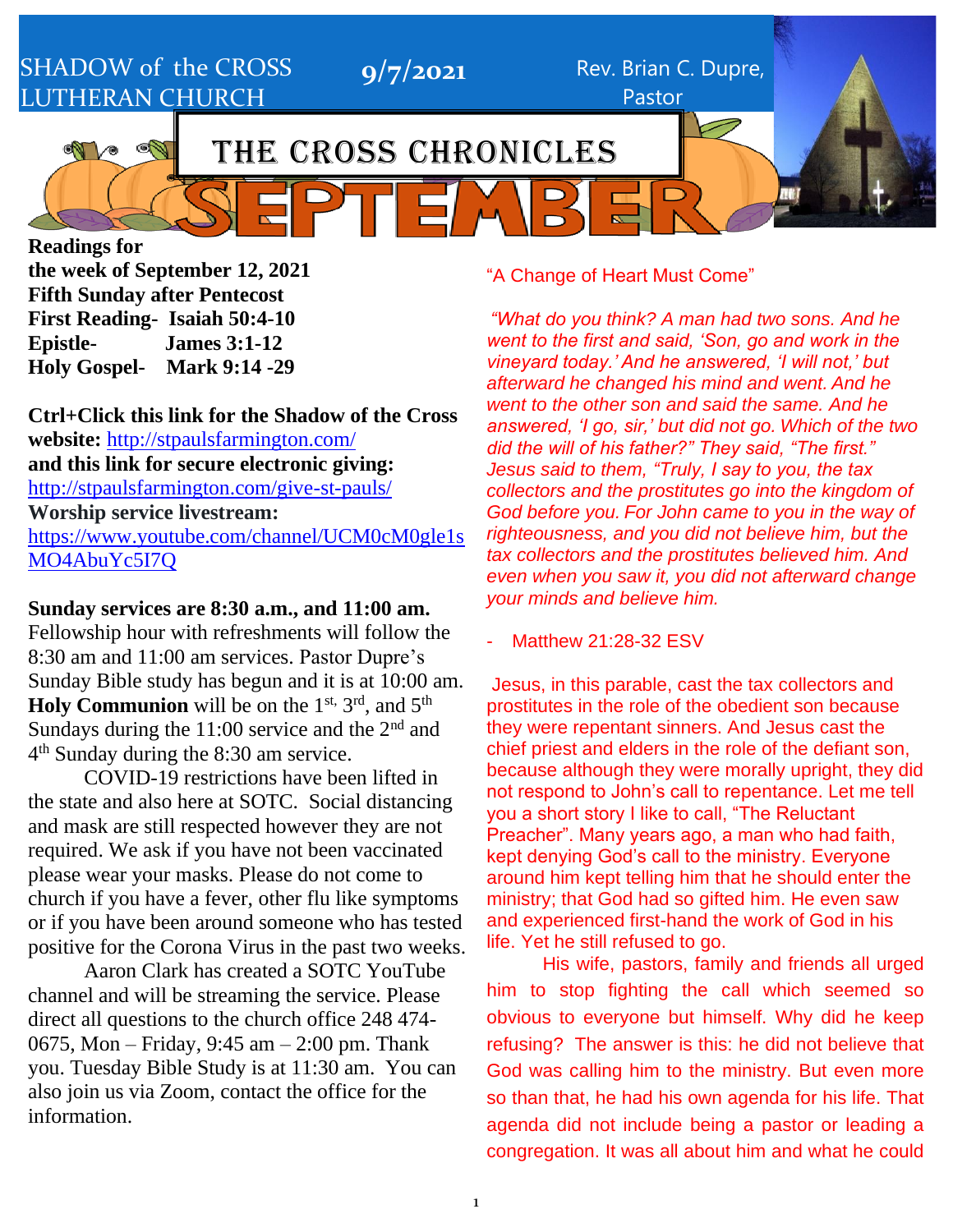accomplish on his own in his life. And it was about money. All of his friends were buying bigger, nicer homes and cars and boats and summer cottages. And our reluctant preacher wanted all of those things too! And he figured that being a pastor was the surest way **not** to get those things. So for twenty years, he fought the call. For twenty years he was disobedient to the will of God. And for twenty years he wrestled with God for control of his life.

What happened to him? Well, as I said, a change of heart must come. And it did. One day God closed all the doors the reluctant preacher had opened for himself and left him no other option than to submit to His will. God forced the would-be preacher to admit to himself that he was a defiant son. He came to realize that the words in the Lord's Prayer are "Thy will be done" not "My will be done". And if Jesus submitted to the will of the Father, who was he that he should not submit also. You see, our friend was guilty of many sins. He was guilty of not recognizing the authority of God, of not hearing the voice of Christ in those who God directed to urge him into ministry; closing his ears to the call of the Holy Spirit; of lack of faith that Christ works out everything for the good of those that believe in Him and of believing his will superior to God's and not recognizing the sufficiency of God's grace.

How did his change of heart come? It came through faith. The preacher remained faithful to Christ by loving Him and confessing Christ as Lord and Savior, clinging to the cross of forgiveness. And Jesus did not give up on him, either. Christ was faithful to the preacher by loving him and by the Holy Spirit showing him all those treasures he had stored up in his heart were worthless compared to the love, salvation and eternal life found in Christ Jesus. Without faith, the preacher never would have recognized the authority of Jesus, and a change of heart would not have occurred. In case you haven't guessed that reluctant preacher was me.

What we learn from Jesus' parable and the story of the reluctant preacher is that we all are called to serve in some way or another. Some of us are hesitant, but we obey. Some of us say we will but don't. But none of us are beyond repentance and a change of heart must come to all of us sooner or later. God looks at our hearts, regardless of what we say or do because their is our treasure and their is our motivation. Our mouths can lie and our hands can deceive and do evil things, but the truth is in the heart. And because the truth is in the heart, a change of heart must occur when we encounter Christ. We cannot remain the same in the presence of pure holiness in the same way that darkness cannot remain in the presence of light. We are all called to be faithful and obedient. This is not optional. You will discover if you haven't already that God's Will is going to be done, one way or another; with you and me or without. A change of heart must come, through Jesus Christ, our Lord and Savior. Amen God bless you all! - Pastor Dupre

#### **Youth Shoe's w/Heart Fundraiser**

SOTC Youth is collecting new/gently used footwear….

Any SIZE, Any GENDER, and Any SEASON Boots, Sneakers, CROCS, Ballet Slippers, Hiking Boots, Cleats, Galoshes, Wedges, Jelly Shoes, Flip Flops, High Heels, Slippers, Loafers Bring to church and put in the designated bin near the office or we are happy to arrange pick-ups It is still garage sale season, mention SOTC Youth Fundraiser they might give FREE footwear. Call your family and friends, add a note on social media……

Our Youth truly appreciate your support and so will the 24 countries that will be given a life changing opportunity to learn leadership skills and have the ability to start sustainable retail businesses, a while helping the less fortunate.

**All Funds Going Towards 2021 Youth Gathering**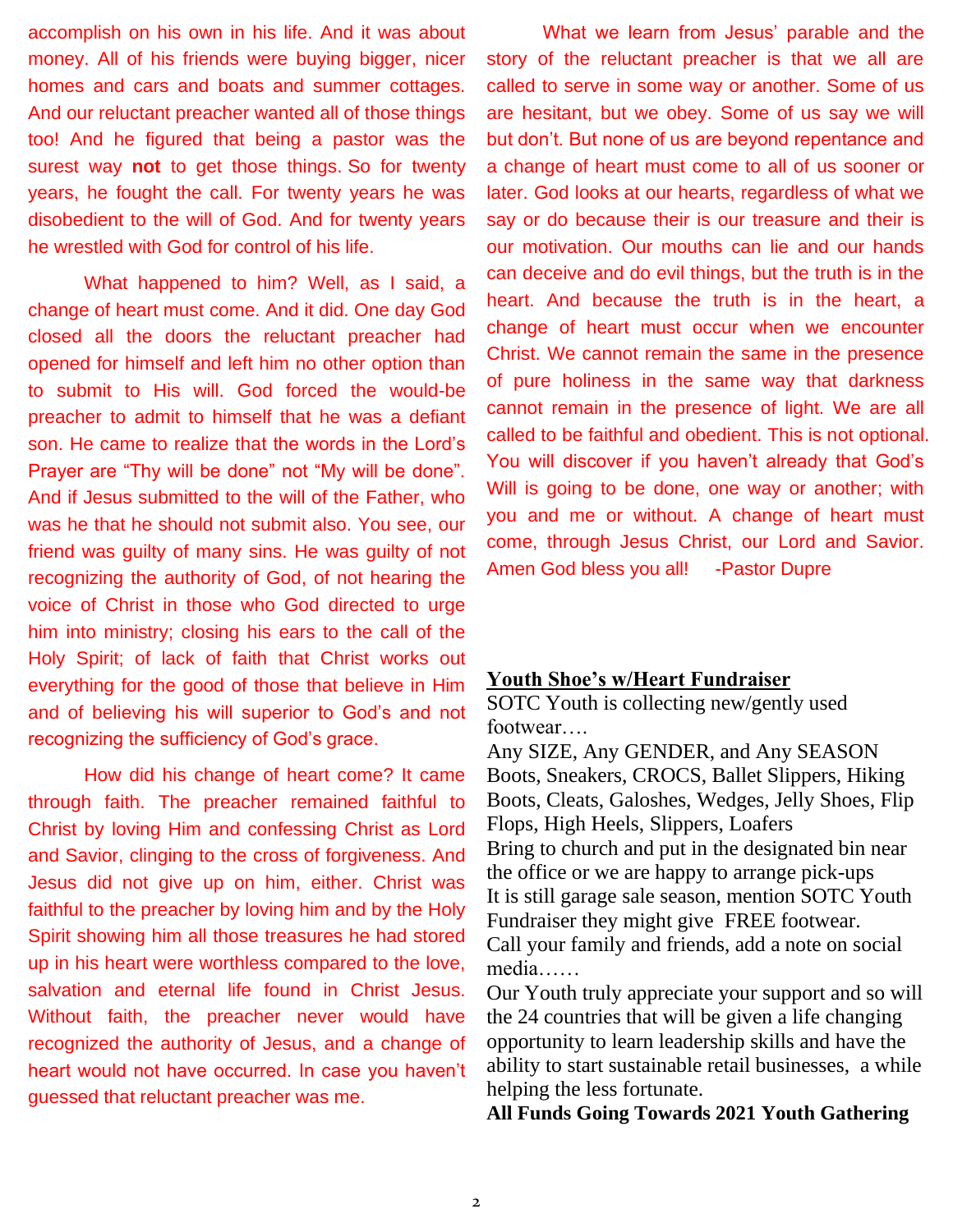#### **The National Youth Gathering**

The LCMS Youth Gathering is an event held every three years for youth of The Lutheran Church—Missouri Synod (LCMS) to spend time together in worship, God's Word, prayer, song, and service. The Gathering provides young people an opportunity to learn more about God, Christianity, and their Lutheran identity. This event is organized by LCMS Youth Ministry in Saint Louis, MO. The next Gathering takes place July 9-13, 2022, in Houston, TX. For more information you may contact Heather Rooker or Barbara Hatcher. **COUNCIL OF LUTHERAN WOMEN** 

# **MISSION FOCUS & FALL MEETING**

Come and learn about the Council of Lutheran Women's mission partners from 9 a.m. to noon on Monday, September 27, 2021. This event is free and includes lunch. To learn more and to register for the Mission Focus event, click here. All are invited to attend the CLW fall meeting, directly following lunch. More information: <http://www.clwmichigan.com/category/events/>

## **LAUGHTER AND LOVE**

Sunday, September 19, 2021 | St. Lorenz Worship & Event Center, Frankenmuth Join Mark Gungor as he shares his hilarious and insightful tips for marital bliss. It's an evening that promises to be powerful, encouraging, practical, and, of course, highly entertaining. Tickets are \$10. For more information and tickets, click here [https://www.eventbrite.com/e/frankenmuth-mi](https://www.eventbrite.com/e/frankenmuth-mi-tickets-137335230371)[tickets-137335230371](https://www.eventbrite.com/e/frankenmuth-mi-tickets-137335230371)

### **THE 2021 ALS Walk ……Team "Marc's Muscles"**

**The date is October 2, registration is at 10:30 am and the walk will begin at 11:00 a.m.** Due to COVID-19 we will not be walking at the Detroit Zoo as we had in the past but prayerfully we will next year. It will be **a virtual walk again this year and we will be walking around Shadow of the Cross Lutheran** Church (lets pray for good weather again). Below you will find the link to register on line and/or donate for Marc's Muscles. Register as a walker or just support in spirit. [http://webmi.alsa.org/goto/Marcs\\_Muscles](http://webmi.alsa.org/goto/Marcs_Muscles)

or you can see Ava Davis, Myita Davis, Barbara Profit or call the church office. We hope to see you there!

### **SOTC Zoom Account**

Any chairperson needing to use the Zoom account for their ministry, please contact the Church office. There is a sign-up sheet in the office to reserve your date and time.

### **The SOTC International Friendship Cen. ESL**

If you know of others looking for an opportunity to study using their native language Bibles while practicing ESL, please give them information about the Tuesday, 11:30 study. At 12:30, we are enjoying social opportunities.

It is our hope to move into our dedicated space this summer so that we can begin the Saturday program. Thank you for continuing to pray for the International Friendship Center and the ESL ministry. Please share this information with others. Margo



## **Sunday School Rally**

The rally is on September 11, 2021, 11:00 am until 3:00 pm. It is outside and our **Sunday School Rally** is for all ages. We want to share the love of Christ and tell how awesome He is. There will be Bingo games, carnival games, prizes, food and drinks. We will also give away book bags with school supplies to the school children. Please invite your family, friends and neighbors. Please join us

**Band playing at the Rally**. The Fossil band will be in concert with a Family Friendly set of classic rock and roll at the Sunday School Rally this Saturday. They will be performing from around 11:30 until 2:30. All are welcome, so please come out and support our Sunday School and enjoy some good old time rock and roll.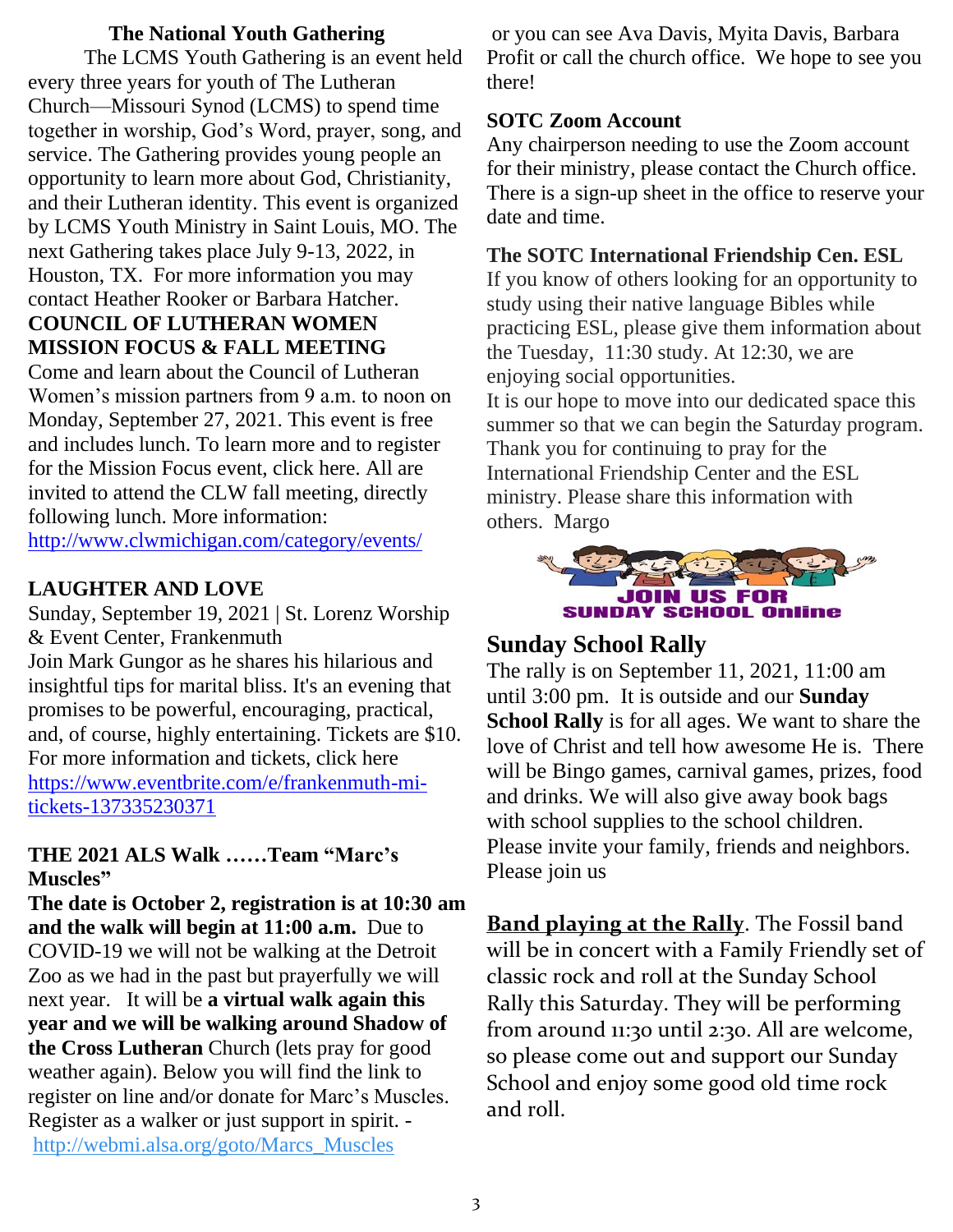**Volunteers are needed** to man the carnival games and prize tables. We would like to give everyone a prize that participates in the games. **Donations are needed** for the prizes and school supplies.

Youth Sunday school is back and we are meeting in person on Sundays at 10:00 a.m. Our adult Sunday school will continue on Saturdays at 10:00 a.m. on Zoom and we hope to see you there. If you have any questions regarding our Sunday school please feel free to call any of the Sunday school staff, Dawn Kivimaki, Lori Smith, Lainia Burk, Shirley Bowden, Myita Davis, Roderick McClure, Barbara Profit or the church office 248-474-0675. The Sunday school Zoom link will remain the same until further notice.

[https://us02web.zoom.us/j/6176422508?pwd=Rzdp](https://us02web.zoom.us/j/6176422508?pwd=Rzdpd09PU05CWXZCU1NROEl4bll5dz09) [d09PU05CWXZCU1NROEl4bll5dz09](https://us02web.zoom.us/j/6176422508?pwd=Rzdpd09PU05CWXZCU1NROEl4bll5dz09)

**Meeting ID:** 617 642 2508, **Passcode:** 648947



*(We had this casserole at Bible study on Tuesday and it was delicious- you have got to try it)* ;-) **Chicken Casserole ~Mary Rooker~ 2 – 3 lbs Chicken breast 2 Cans cream of celery soup 16 oz. frozen broccoli 2 boxes stove top stuffing (1 plain, 1 chicken) 8 oz. Velveeta cheese – sliced Cook chicken. Cut it up. Cook broccoli. Cook stuffing according to package directions. Layer chicken, broccoli, cheese, soup, stuffing. Add cheese on top if you like in a 9x13 inch dish, cook 30 – 40 min on 350 degrees oven. Serves 8 – 12.**

PEOPLE OF HOPE ... IT'S TIME! 2021 MICHIGAN DISTRICT CONVENTION The 103rd Regular Convention of the Michigan District, LCMS will be held June 26–28, 2022 at Concordia University Ann Arbor. The theme for the convention is "People of Hope … It's Time!" *( (1Peter 1:3–5; Romans 10:12–15; 2 Corinthians 6:1–2).*

## **HOLY HUMOR**

## **Spiritual One Liners**

\* Are you wrinkled with burden? Come to the church for a facelift.

\* When praying, don't give God instructions - just report for duty.

\* God doesn't want shares of your life - He wants a controlling interest.

\* Don't wait for six strong men to take you to church.

\* We don't change God's message - His message changes us.

\* The church is prayer-conditioned.

## **Bible Trivia:**

\* Question: True or False: David wrote the entire book of Psalms.

Answer: False: The Psalms are a collection by many writers, but David contributed the most.

\* Question: What is the shortest book in the Bible?

Answer: 3 John.

\* Question: How many books are in the Bible? Answer: 66.

\* Question: How many books in the Old Testament?

Answer: 39.

\* Question: How many books in the New

Testament?

Answer: 27.

\* Question: Which New Testament book has Jesus' Sermon on the Mount?

Answer: Matthew

\* Question: Who was David's son that became king?

Answer: Solomon.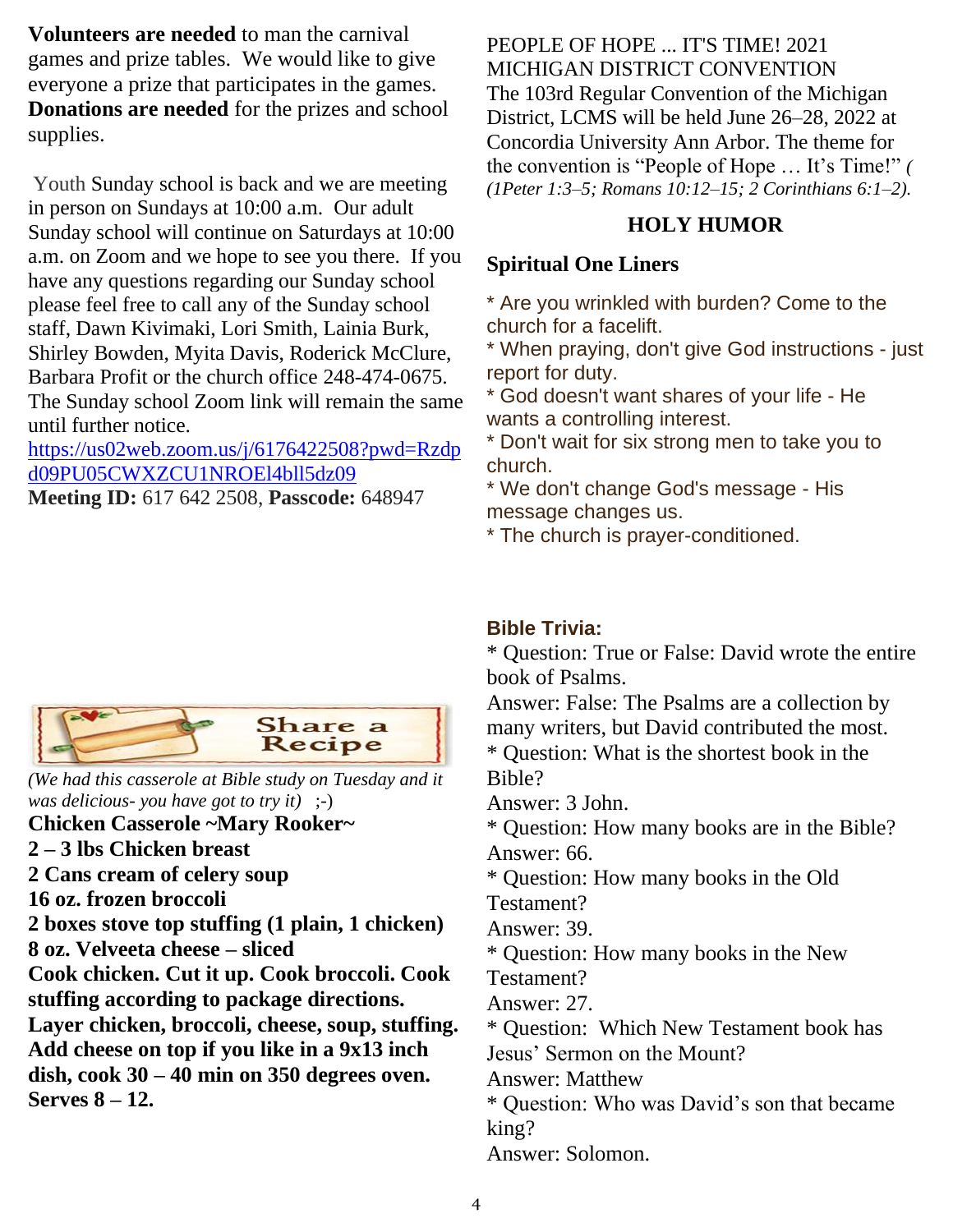**Mask Mandate:** Oakland County [health](https://www.detroitnews.com/story/news/local/oakland-county/2021/08/24/michigan-county-mask-mandate-oakland-county-k-12-students/5574078001/) officials are requiring masks for students and staff in all preschools and K-12 public schools regardless of vaccination status.

On Tuesday, August 30, the Oakland County Health Division issued an emergency health order with immediate effect that will impact about 210,000 students across 28 public school districts and 22 charter schools academies. The order also applies to daycare centers and vocational schools.

**A Message from the CDC on Covod-19** 

**precautions:** (updated regularly) click link:

[https://www.cdc.gov/coronavirus/2019](https://www.cdc.gov/coronavirus/2019-ncov/index.html) [ncov/index.html](https://www.cdc.gov/coronavirus/2019-ncov/index.html) COVID Data Tracker Find maps and charts tracking cases, deaths, and trends of COVID-19 in the United States, updated daily by 8 pm ET.

New Vaccination and Case Trends tab displays trends in people receiving at least 1 dose of vaccine and being fully vaccinated along with trends in cases, by age group. Users can now filter all maps on County View tab to display only metropolitan counties or only non-metropolitan counties

# **SHADOW OF THE CROSS YOUTH FELLOWSHIP CALENDAR**

Sunday, October 31 – Assist with Worship Service TBD: Fund-raising Schedule for National Youth Gathering–July 9-13, 2022 Houston,Texas TBD: Meetings – with other Lutheran Churches

**Regarding the Pledge…..** You can make your pledge in as many payments as you like but please have them paid by the end of this year. The weather is going to start getting bad and we would like to have the work done. Thank you for your pledges!!

## **Roof Repair/AC Pledge Drive July Report THANK YOU!!**

 1. Total amount of pledges: \$15,170.00 of our \$50,000.00 goal. 2. Actual Funds Received (as of 8/24/21): \$9,835.00

PLEDGE COMMITMENTS – Roof/AC

Jeanette Adams George and Kay Barnes Carole Boulware John Burhop Brenda Clavon Ava Davis Pastor and Margo Dupre Doug Eiben Shirley Eiben Herb and Nancy Engling Timothy and Clare Engling Merlin Fields Nancy Faith Veronica Green Barbara Hatcher

Herschel and Angie Hembree Joyce Hilpert Robb Howell Bob and Mary Jo Keller James and Dawn Kivimaki Russ and Lindsay Lapworth Ann Little Sharon Martin Dorothy McClure Roddy McClure Patricia Melton Ruth Palmer Mary Rooker Steve and Heather Rooker

John Rousseau Lola Sample Diane Smith Felicia Smith Ronald and Carol Smolka Joe and Sandy Soukup Norma Speier Dorothy Tankard Ellis Threadcraft Daniel and Connie Strausberg William & Robin Ward Chester & Linda Wilcoxson Charleen Woodfield

This list will be updated as pledges come in. Thank you!